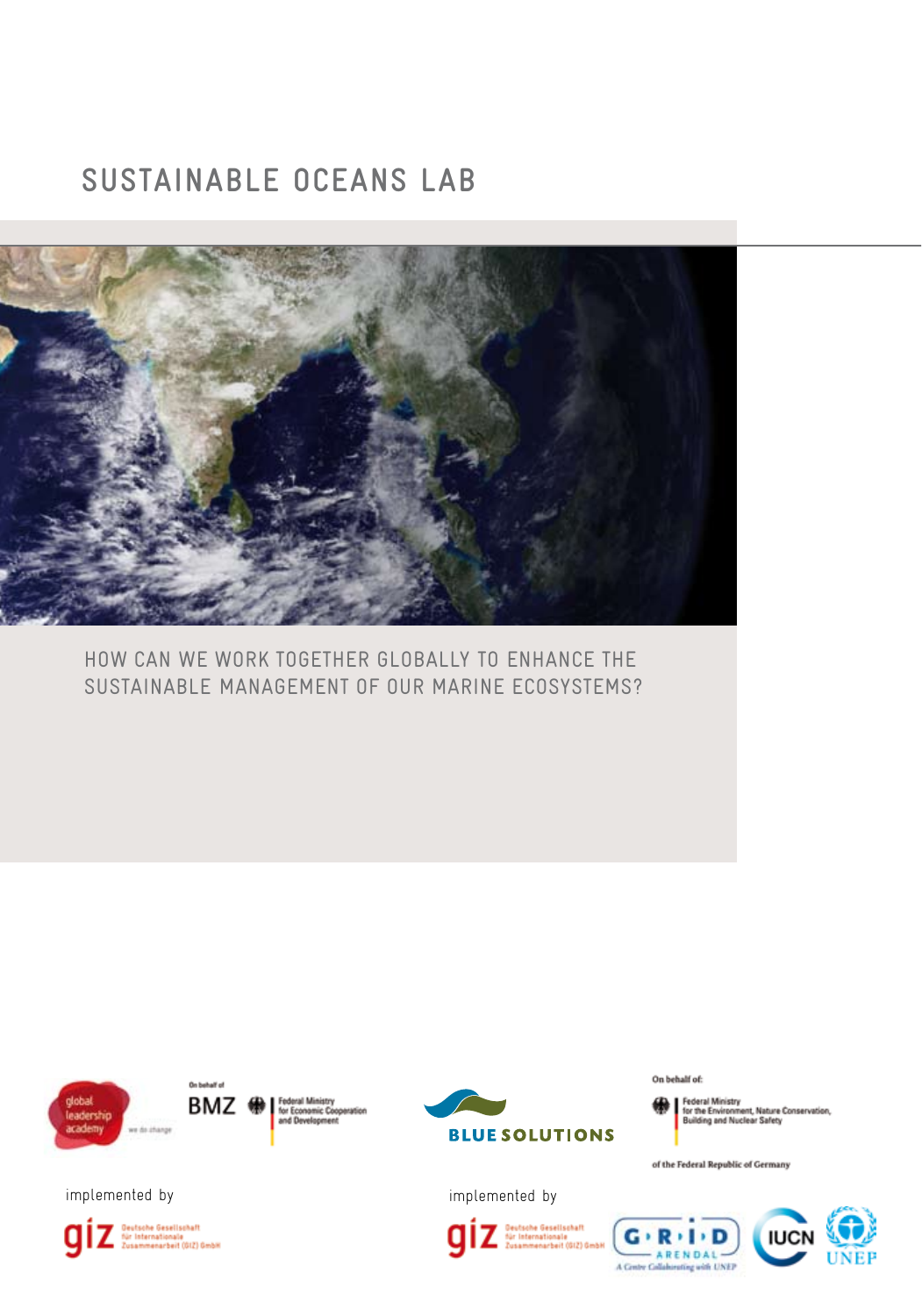## 1 | THE RACE TO THE BOTTOM

Oceans are the largest ecosystem on our planet. They are the key system supporting life on earth.

Marine waters cover about 71 percent of the planet's surface. Coastal areas are densely populated, with half of the world's people living within 200 kilometers of the coast. Fish and other marine life are the main sources of protein for one sixth of the world's population. Oceans produce 50 percent of the oxygen necessary for human survival. A large portion of the global population relies on the natural resources in marine and coastal areas for their livelihood and economic wellbeing.

The oceans are as vast as we are small. Not respecting the sea, as countless stories over the ages tell us, risks destruction.

Yet, our oceans are dying.

We are living through a time scientists are calling "the sixth extinction event." For the sixth time in planetary history, we are going through a period of mass extinction where many thousands upon thousands of species are vanishing forever. Some predictions say that as many as half of the Earth's species will disap-

pear within the next 100 years. In our lifetimes fish may go from being a staple in many diets to being a luxury food, as the oceans fish stocks risk total collapse.

Our oceans are home to billions of tons of rubbish, plastics that are changing digestion patterns of fish and other resources. We are "reassembling the biosphere."

Human activity is a core driver for this extinction event.

Accelerating demand for protein and natural resources mean that individual actions add up to a dramatic downward spiral. Impacts range from the collapse of fish stocks and the destruction of habitats, to the acidification of oceans, resulting in a declining ability to support

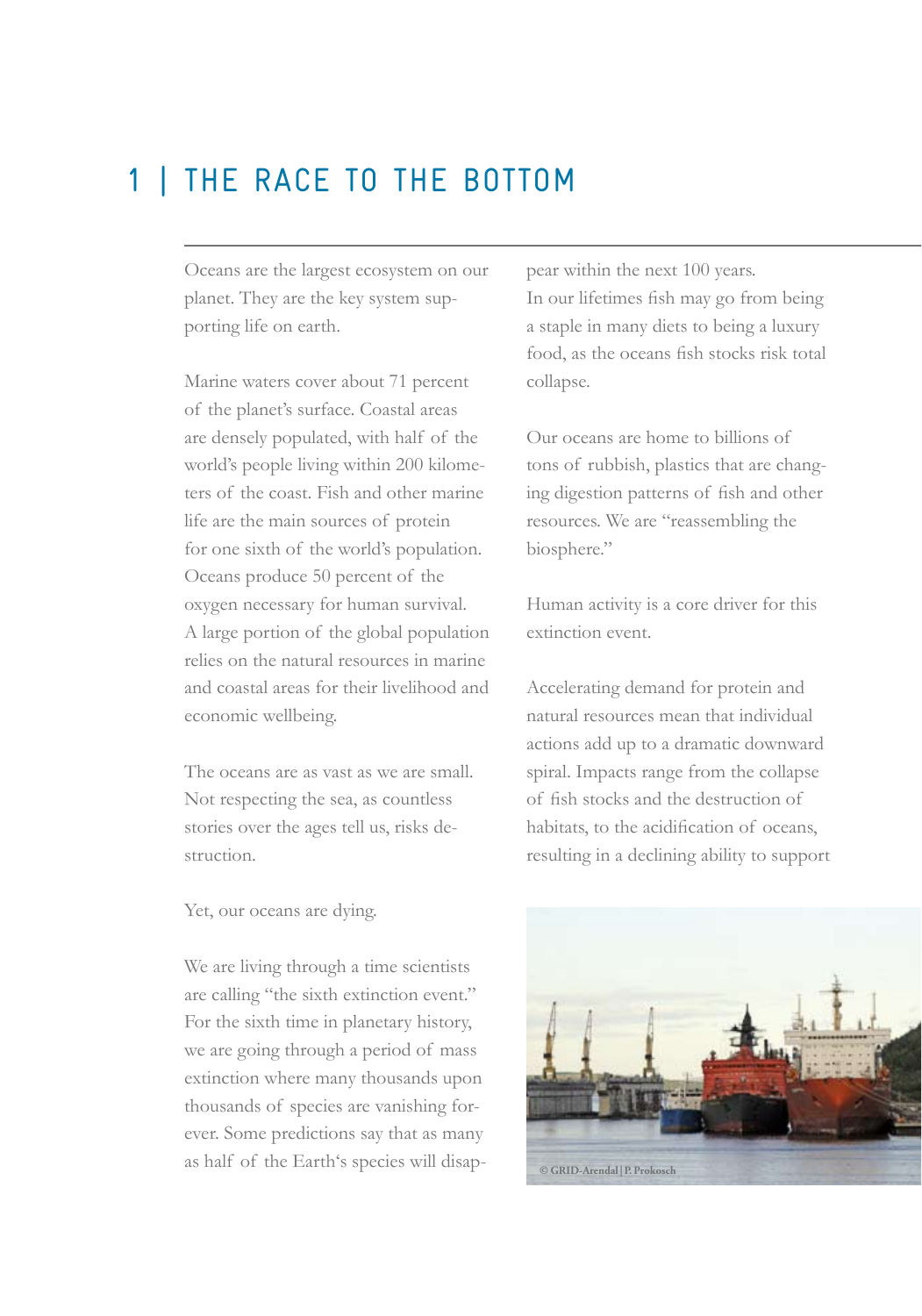are driving an unprecedented "race to the bottom"

Oceans and coasts require global protection. Decision makers worldwide have agreed to seek a balance between conservation and sustainable use of these ecosystems. For the protection of seas and coasts, we need stronger, more concentrated efforts at the global, regional, national and local levels.

How are we to address a challenge as vast as this one?

life. Our actions, collectively, as a species, **1 | 1 |** How can divergent interests be brought into a meaningful dialogue resulting in action to ensure the long-term sustainability of the oceans?

> How can we reconcile diverging economic, ecological and social interests to prevent a race to the bottom?

How can we forge an economically viable, environmentally sound and socially responsible vision for the use of ocean biodiversity and marine natural resources?

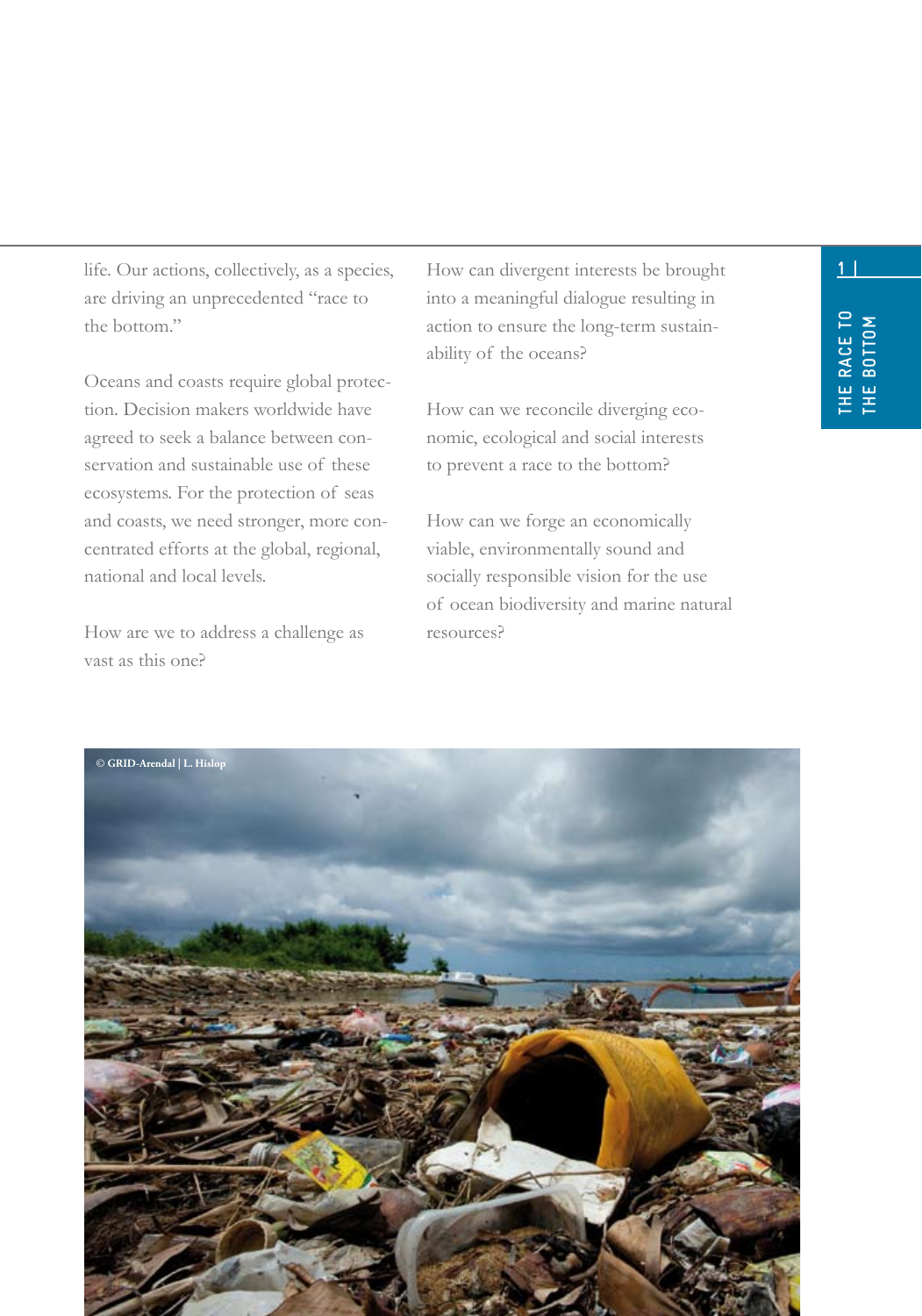## 2 | OUR STRATEGY

The Sustainable Oceans Lab represents a new strategic response to the challenge of ensuring our marine ecosystems are sustainable. The purpose of The Sustainable Oceans Lab is to address the question:

How can we work together to enhance the sustainable management of our marine ecosystems globally?

The Lab is built on the idea that just as we have scientific and technical labs to address our scientific and technical challenges, we need social labs to address our socio-economic and political challenges.

The Sustainable Oceans Lab will focus its efforts on an action-orientated, emergent strategy. The Lab proposes to take an approach of disciplined experimentation. This means taking a portfolio based approach towards the challenge of ocean ecosystem sustainability. Instead of developing a single, linear plan, inside a single institution, we propose to support a portfolio of initiatives and efforts across multiple institutions and geographies.

These initiatives will be tested with the wider oceans community in order to assess probabilities of success. The Lab will build on efforts that are working and where a gap is identified new efforts will be prototyped.

Key to this Lab strategy is bringing together a diverse team and taking an experimental approach orientated to supporting and discovering solutions that address our challenge systemically, at the level of root causes.

Lab team members working together, will ultimately decide on the actions they want to take in response to the challenge. The Lab proposes to use the Aichi Targets of the Strategic Plan for Biodiversity (especially Targets 6, 10 & 11) and the upcoming Sustainable Development Goals (especially proposed Goal 14) as a frame of reference for its achievements.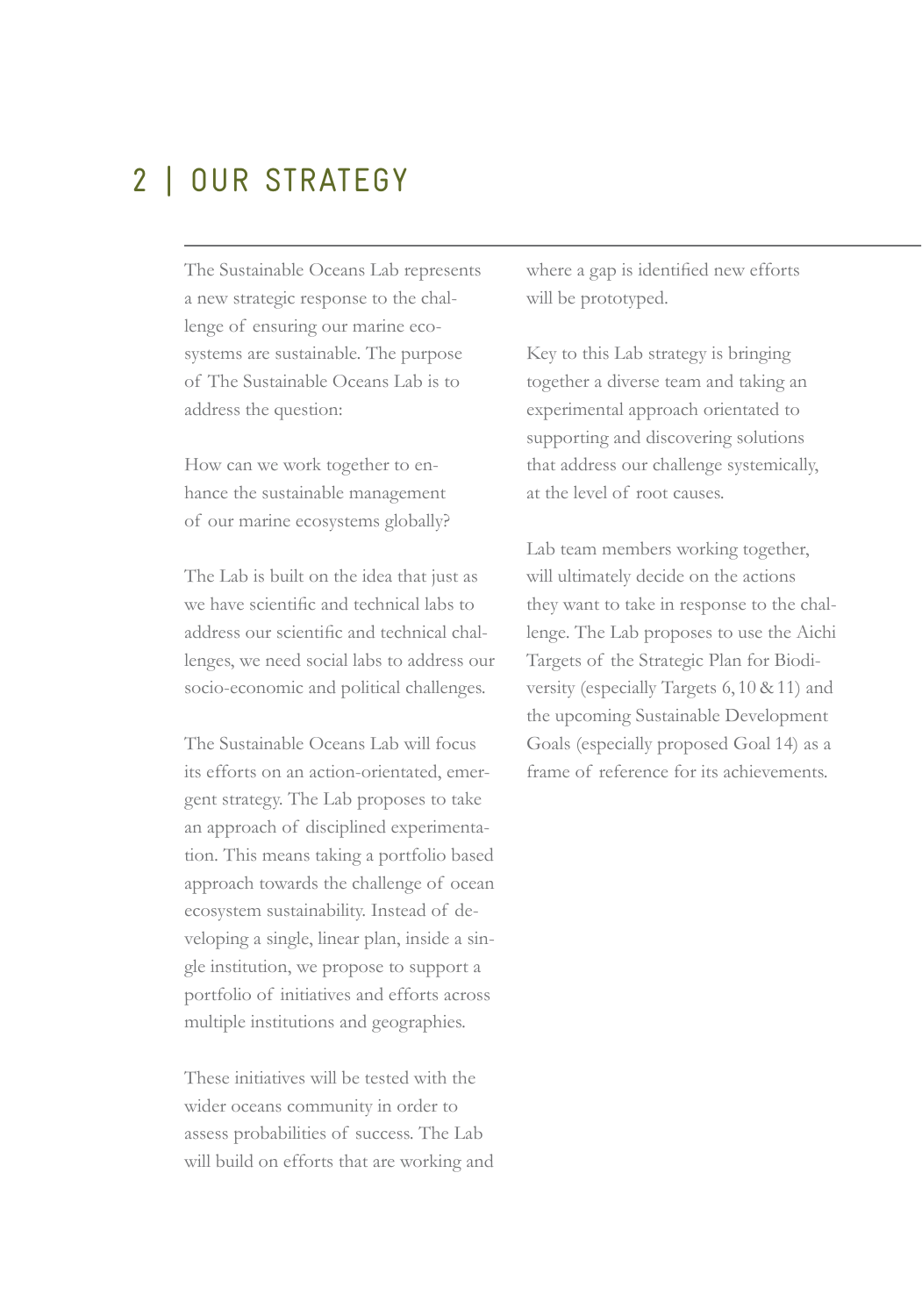#### AICHI TARGETS OF THE STRATEGIC PLAN FOR BIODIVERSITY

#### Target 6

By 2020 all fish and invertebrate stocks and aquatic plants are managed and harvested sustainably, legally and applying ecosystem based approaches, so that overfishing is avoided, recovery plans and measures are in place for all depleted species, fisheries have no significant adverse impacts on threatened species and vulnerable ecosystems and the impacts of fisheries on stocks, species and ecosystems are within safe ecological limits.

#### Target 10

By 2015, the multiple anthropogenic pressures on coral reefs, and other vulnerable ecosystems impacted by climate change or ocean acidification are minimized, so as to maintain their integrity and functioning.

#### Target 11

By 2020, at least 17 per cent of terrestrial and inland water, and 10 per cent of coastal and marine areas, especially areas of particular importance for biodiversity and ecosystem services, are conserved through effectively and equitably managed, ecologically representative and well connected systems of protected areas and other effective area-based conservation measures, and integrated into the wider landscapes and seascapes.

#### Proposed Sustainable Development Goal No. 14:

Conserve and sustainably use the oceans, seas and marine resources for sustainable development.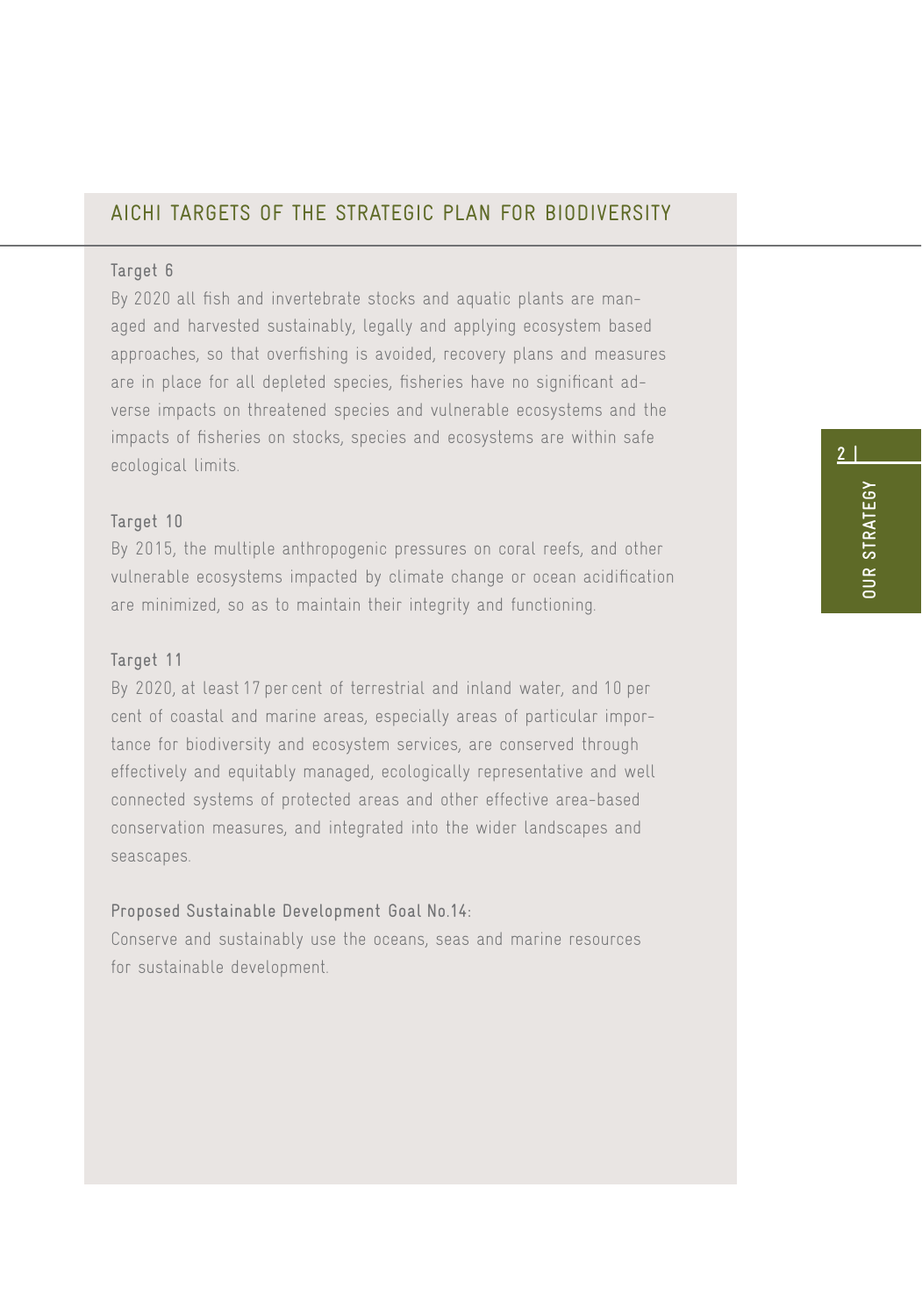## 3 | OUR METHODOLOGY

The Sustainable Oceans Lab is a nextgeneration social lab. It builds on a decade of cutting-edge practice of applying a labs based approach to socio-environmental challenges.

The Lab is a space dedicated to supporting a diverse team of stakeholders, the Lab Team, to co-create and test strategic responses to the challenge of ocean sustainability.

The first step of the work involves identifying Lab Team members. Through stakeholder mapping and interviewing a broad range of stakeholders, a Lab Team has been composed. This Lab Team consists of organizations from civil society, government and the business community. A particular focus was given to include regional and national multi-stakeholder initiatives active in the sustainable management of oceans.

This Lab Team will work to build a shared systemic understanding of the interlinked challenges facing the oceans. Participants will spend time going through a process of conscious observation, where together they will undertake visits to different parts of the ocean system.

Bringing together diverse stakeholders means bringing together muliple perspectives on the challenges we are facing. This diversity serves as a way of grasping the scale and complexity of the situation, as well as supporting the creation of innovative strategies. Structured and meaningful dialogue to truly understand diverse perspectives and interests at play is a first step towards addressing our oceans challenges through joint action.

Reflecting on this shared understanding, the Lab Team will examine the strategies of their own organizations and initiatives, seeking to build on and improve them. Through a reflective dialogue process, participants will also consider critically the need for innovative, new strategies to address any systemic risk perceived in existing strategies.

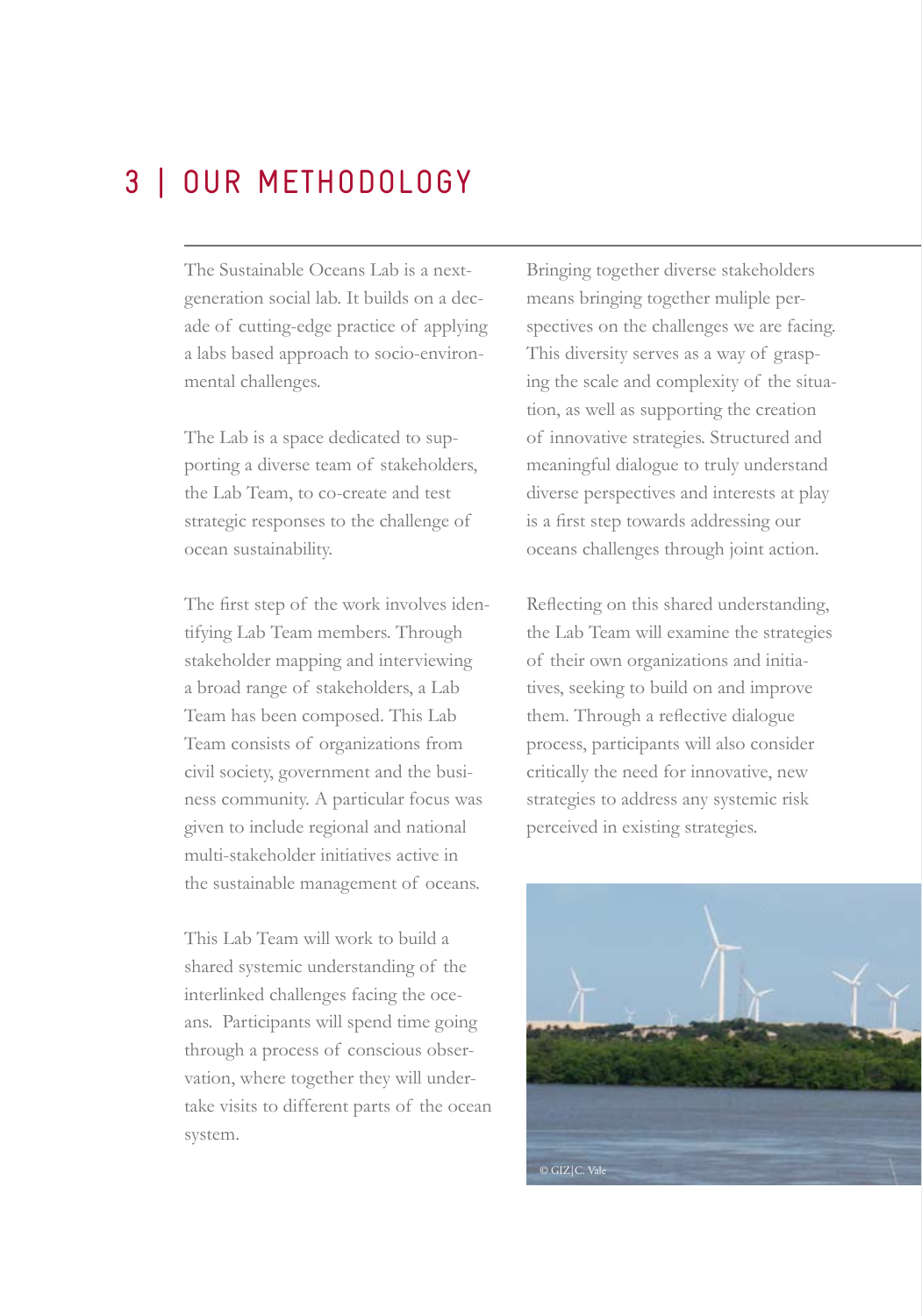Working together, the Lab Team will be invited to develop a portfolio of focused interventions that aim to address the challenge of "How can we work together to enhance the sustainable management of our marine ecosystems globally?"

As the Lab unfolds the Lab Team will be actively soliciting inputs, reflections and ideas from the wider ocean community. The aspiration is to locate the Lab as part of this community, supporting work that is already being undertaken and, where appropriate, building on it. During the course of the Lab we actively communicate through multiple mediums that will allow access to proceedings and developments as they unfold.

The methodology of the Lab is built on enabling deep and meaningful dialogues to address complex challenges. The goal of these will be to support Lab Team members to take action within their own spheres of influence and at the level of the wider ocean community. This will include collective innovation processes, rapid prototyping of strategies and an experimental "fail-safe" trial and error approach that focuses on fostering collective action.

# **OUR METHODOLOGY**

**3 |**

#### Further Reading

The Social Labs Revolution: A New Approach to Solving Our Most Complex Challenges – Zaid Hassan (Berret Koehler, 2014)

Mapping Dialogue: Essential Tools for Social Change - Marianne "Mille" Bojer, Roehl Heiko, & Knuth Marianne (Taos Institute, 2008)

On Dialogue – by David Bohm (Routledge Classics 2004)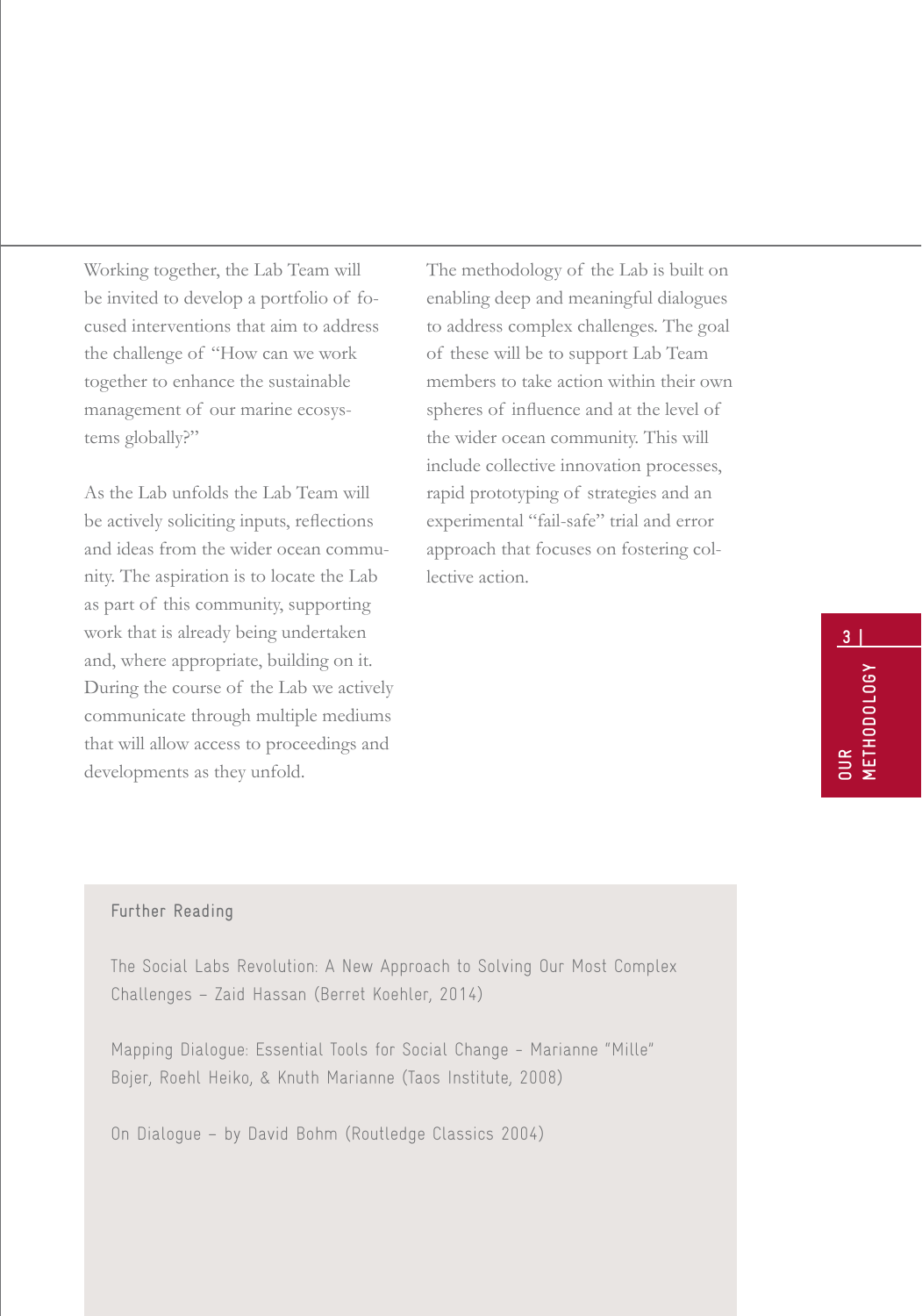## 4 | OUR TIMELINE

|                                                 |  | <b>MARCH 2015</b><br>(Germany) | Expert Dialog and First Workshop       |                                          |         |
|-------------------------------------------------|--|--------------------------------|----------------------------------------|------------------------------------------|---------|
| 01 2015                                         |  | 02 2015                        |                                        |                                          | 03 2015 |
| UNTIL FEBRUARY 2015<br>Preparation & Interviews |  | MODULE 1                       | APRIL-JULY 2015<br>Individual Coaching |                                          |         |
|                                                 |  |                                |                                        | Prototyping & Transfer into work context |         |
|                                                 |  |                                |                                        |                                          |         |
|                                                 |  | KICK OFF                       |                                        |                                          |         |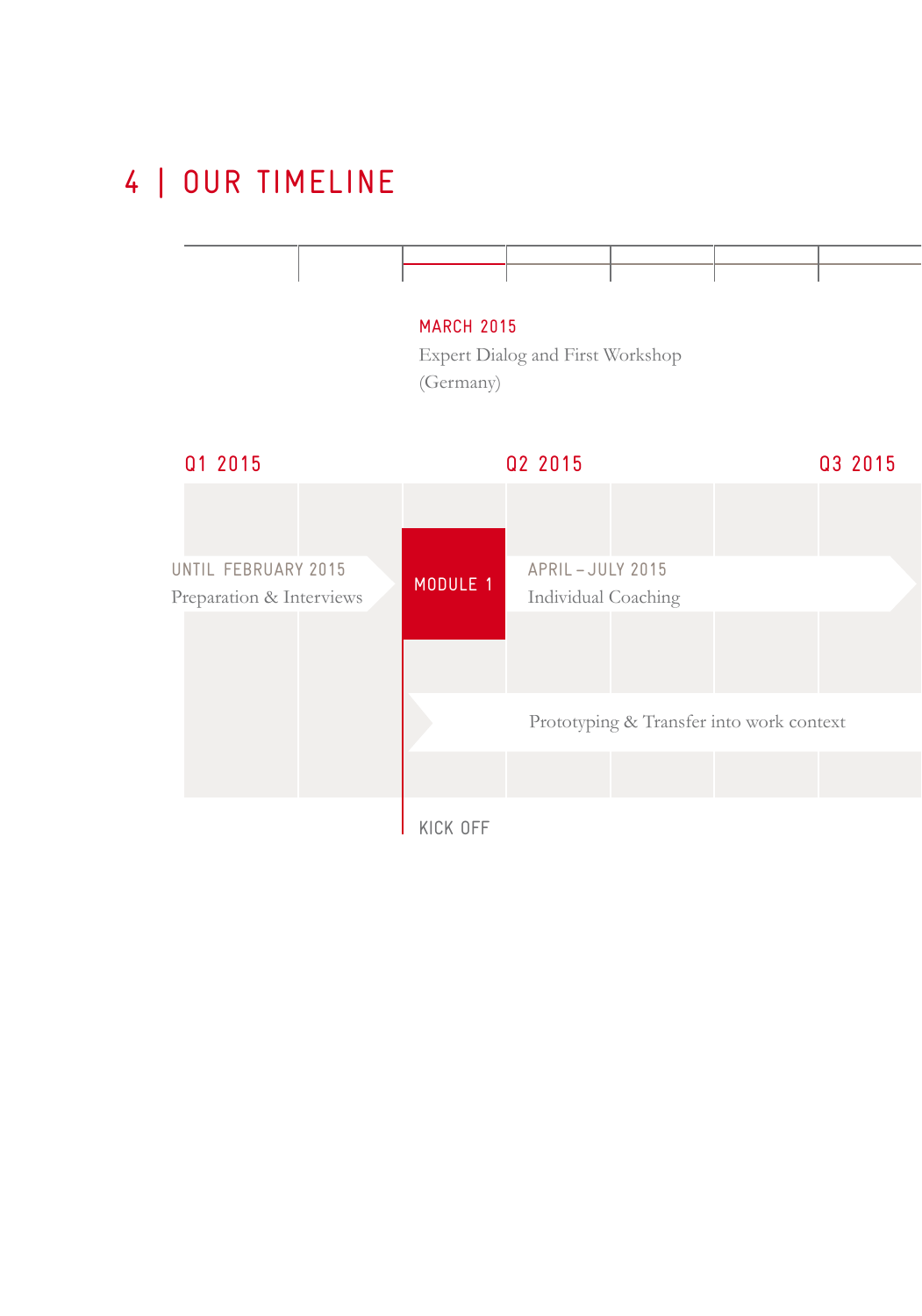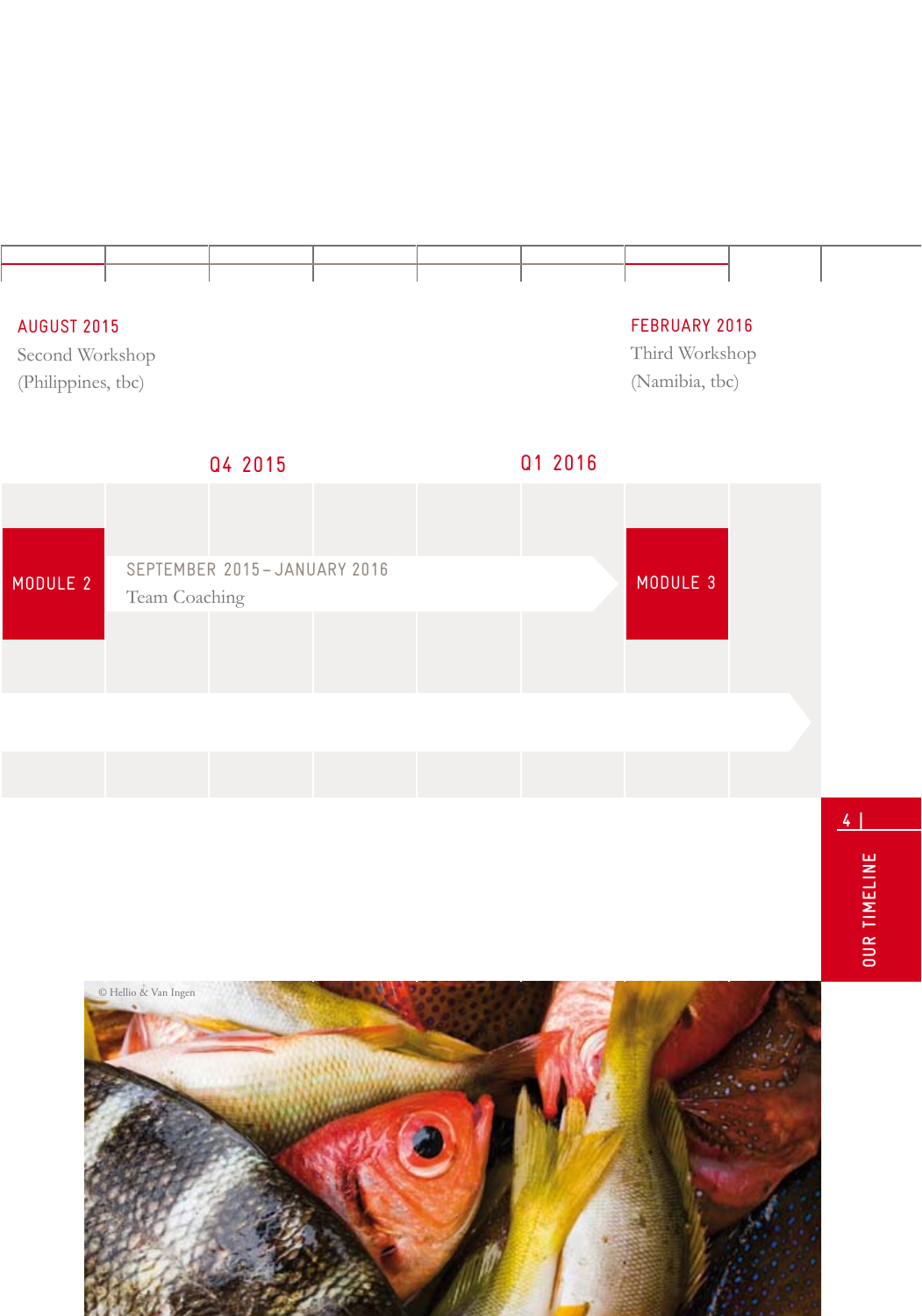## 5 | OUR TEAM

The Sustainable Oceans Lab is founded on the firm belief that no single entity can address a challenge of this magnitude.

We believe that governments, civil society organizations and businesses from across the world need to work together on overcoming fragmented responses.

Accordingly we have assembled a diverse "Lab Team" that will be working together over 2015-2016. The Lab Team consists of teams from organizations who have successfully catalyzed crosssectoral strategies in their own geographies.

The Lab will support this team to strengthen their own work as a contribution to the Aichi Targets and the Sustainable Development Goals, as well as considering new, emergent strategies.

We invite the wider ocean community to work closely with the Lab in order to address the challenge of ensuring the sustainable management of our ocean ecosystems.

#### LAB TEAM MEMBERS INCLUDE:

BENGUELA CURRENT COMMISSION

The Benguela Current Commission (BCC) is a regional intergovernmental partnership established in March 2013 by the Republics of Angola, Namibia and South Africa to promote a coordinated approach to the long-term conservation, protection, rehabilitation, enhancement and sustainable use of the Benguela Current Large Marine Ecoregion, in order to provide economic, environmental and social benefits.

CORAL TRIANGLE INITIATIVE (with focus on Sulu-Sulawesi Marine Eco-Region)

The Coral Triangle Initiative on Coral Reefs, Fisheries and Food Security (CTI-CFF) is a multilateral partnership of six countries formed in 2007 to address the urgent threats facing the coastal and marine resources of one of the most biologically diverse and ecologically rich regions on earth.

#### FIJI LOCALLY MANAGED MARINE PROTECTED AREA NETWORK (F-LMMA)

The Network's approach recognizes local communities' autonomy in managing their marine resources, while simultaneously providing a network of support and guidance to help them achieve the best possible results. The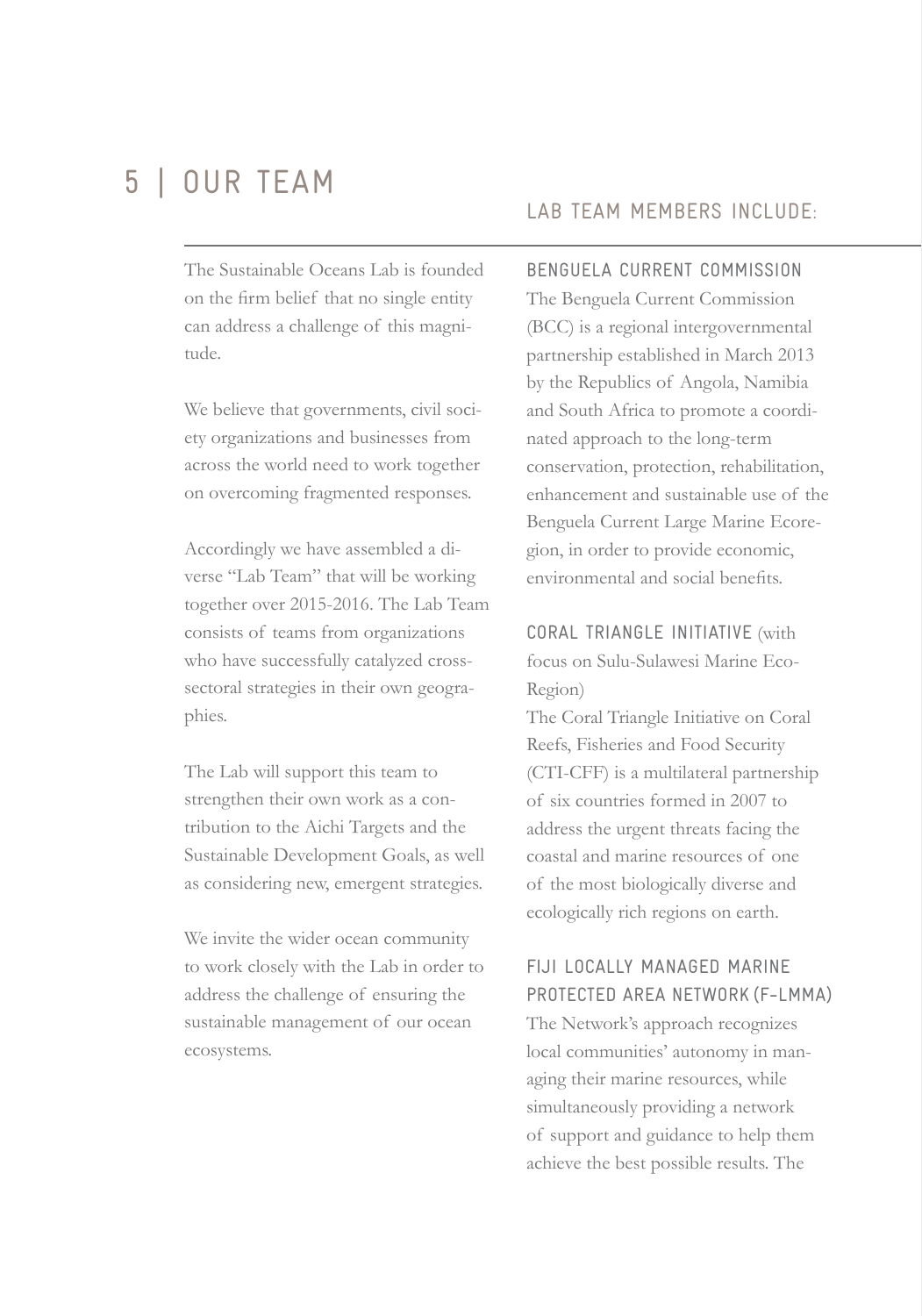Network is responsible for planning and facilitating the programme, while the decision making, implementation and evaluation are undertaken on the ground by the individual groups.

#### THE KANAN KAY ALLIANCE

The Kanan Kay Alliance seeks to establish an effective network of fish refuges that protect 20% of the territorial waters of Quintana Roo, Mexico by 2015. With the ultimate goal of securing the project's success, the Alliance has been designed to establish refuges in a gradual manner. Since 2010, seven fishery cooperatives have joined the Alliance.

#### PHOENIX ISLANDS PROTECTED AREA (PIPA)

The Phoenix Islands Protected Area is the world's first large, truly deep water MPA and represents one of Earth's last intact oceanic coral archipelago ecosystems. PIPA was inscribed on the list of UNESCO World Heritage sites in 2010 for its "pristine nature and importance as a migration route and reservoir." At the same time the PIPA initiative is a unique partnership between the Government of Kiribati, non-governmental conservation organizations, and regional governments. The initiative is committed to the protection of the Phoenix Islands and their surrounding waters.

#### SARGASSO SEA COMMISSION

The Sargasso Sea Commission was established pursuant to the Hamilton Declaration on Collaboration for the Conservation of the Sargasso Sea, signed on 11 March 2014, by the governments of the Azores, Bermuda, Monaco, UK and US. The Commission will "encourage and facilitate voluntary collaboration toward the conservation of the Sargasso Sea."

Beyond these multi-stakeholder initiatives on the oceans, other key individual organizations are represented on the Lab, among them World Ocean Council, Abidjan Convention Secretariat (Côte d'Ivoire), Future of Fish (USA), Shell (Netherlands), Norpac Fisheries Export (Hawaii), Sanford (New Zealand).

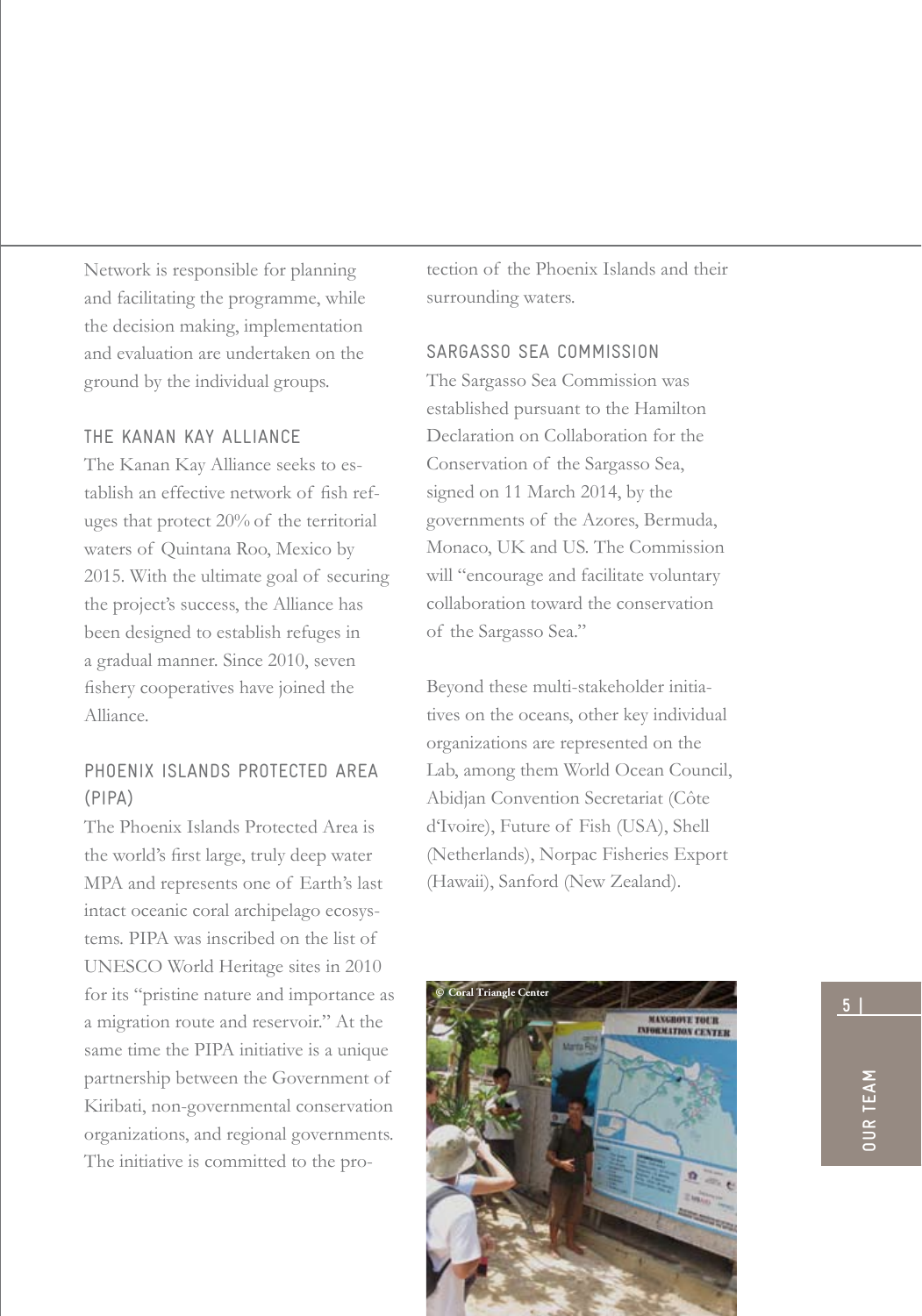## 5 | OUR TEAM THE LAB HOSTING TEAM

The Lab Team will be supported by a "Lab Hosting Team". Members of the Hosting Team include:

#### GLOBAL LEADERSHIP ACADEMY



**David Graf** Organizational Development Advisor (GIZ)

**Katharina Lobeck** Change Management Advisor (GIZ)

#### BLUE SOLUTIONS INITIATIVE



**Jan Kleine Büning** Marine and Coastal Management Advisor (GIZ)



**Christian Neumann**  Project Manager Marine Ecosystem Services (GRID-Arendal)

#### REOS PARTNERS



Mille Bojer Facilitator



Zaid Hassan Facilitator

Reos Partners is an international social enterprise that helps businesses, governments, and civil society organisations address complex social challenges. Reos convenes, designs and facilitates multistakeholder partnerships and initiatives aimed at creating systemic social change.

**www.reospartners.com**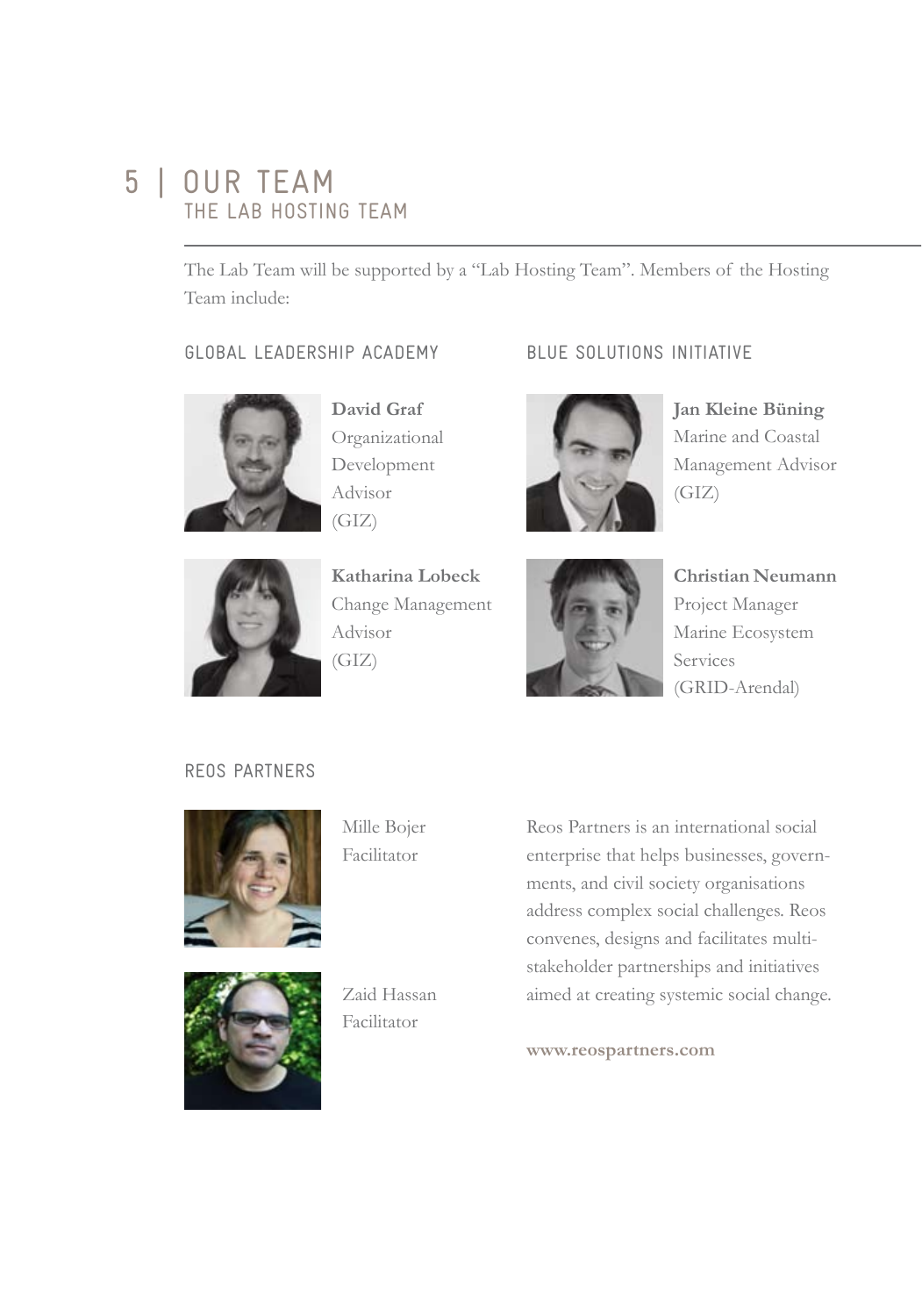#### CONVENING ORGANIZATIONS

The 'Sustainable Oceans Lab' is a programme jointly convened by the Global Leadership Academy (commissioned by the German Federal Ministry for Economic Cooperation and Development, BMZ) and the Blue Solutions Initiative (commissioned by the German Federal Ministry for the Environment, Nature Conservation, Building and Nuclear Safety, BMUB).

#### GIZ AND THE GLOBAL LEADERSHIP ACADEMY

With its international, cross-disciplinary and practice-oriented dialogue processes designed to strengthen leadership skills and innovation capacity, the Global Leadership Academy at the Deutsche Gesellschaft für Internationale Zusammenarbeit (GIZ) GmbH targets those in positions of responsibility from the North and the South. In this way, GIZ is supporting individuals and organisations worldwide as they work through change processes. GIZ has been commissioned to carry out this task by the German Federal Ministry for Economic Cooperation and Development (BMZ). The Global Leadership Academy brings together high-ranking participants from the worlds of policy-making, business, academia and civil society who might otherwise have never entered into

dialogue with each other. The Academy provides a safe space for them to explore one another's perspectives, look at things in new ways, be inspired and invigorated, and initiate changes where they are needed. Participants develop specific change projects that they implement in their home countries, providing impetus for positive transformation.

The Global Leadership Academy focuses on the specific problems and challenges faced by participants rather than employing ready-made concepts, and attaches great importance to values such as transparency and equal opportunities. The experiences and perspectives participants bring with them promote a creative exchange across continents and strengthen cross-sectoral thinking. Through networking, participants are empowered to expand their sphere of influence and their opportunities to effect change.

To provide its services, the Global Leadership Academy works with international cooperation partners such as the Presencing Institute, the Nelson Mandela Foundation, the Deep Democracy Institute and the World Bank Institute.

**www.giz.de/leadershipacademy**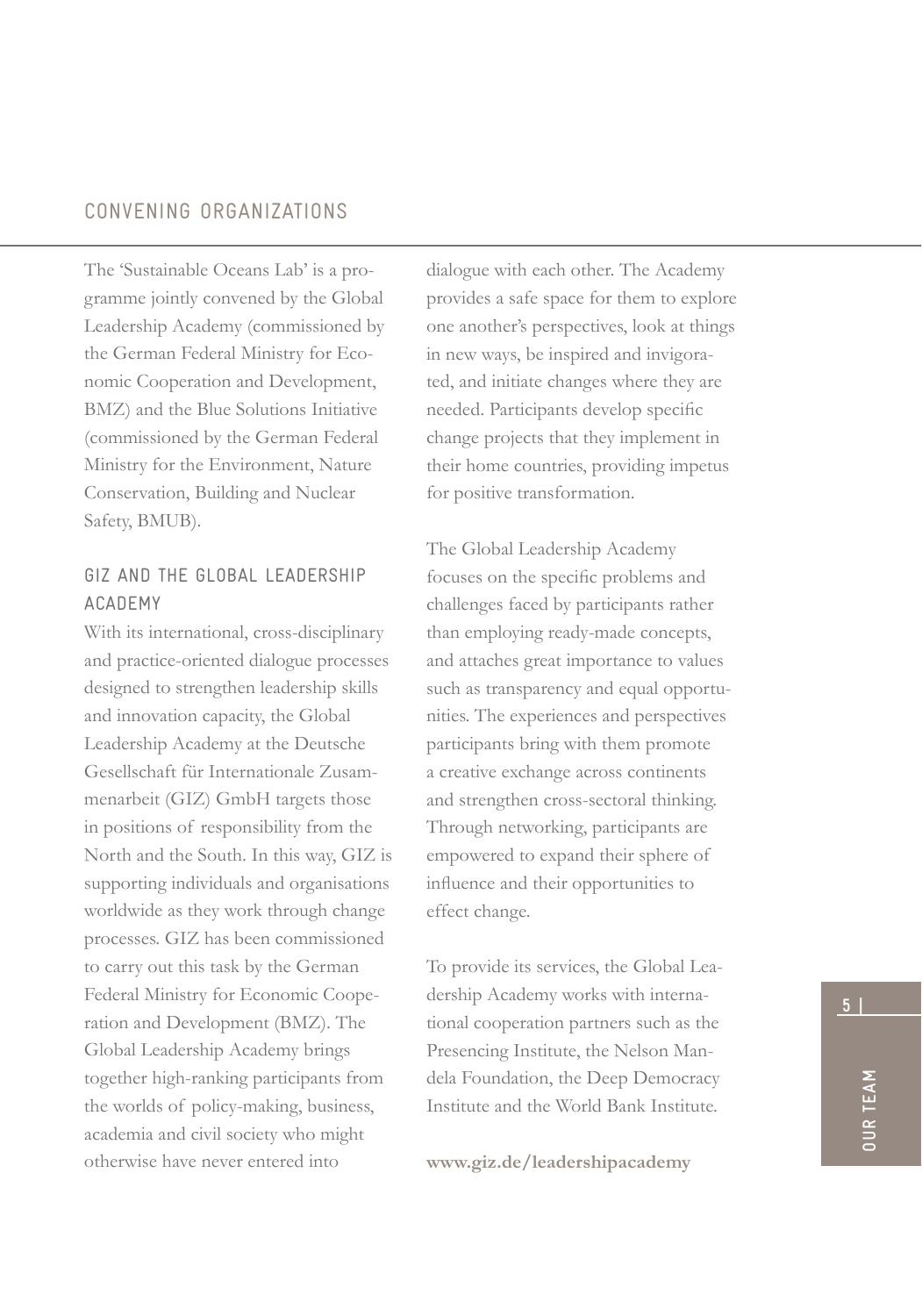## 5 | OUR TEAM CONVENING ORGANIZATIONS

#### BLUE SOLUTIONS INITIATIVE

Blue Solutions provides a global knowledge network and capacity development platform to collate, share and generate solutions for effective management and equitable governance of our planet's marine and coastal living spaces. The Blue Solutions Initiative of the German Federal Ministry for the Environment, Nature Conservation, Building and Nuclear Safety (BMUB) through its International Climate Initiative (ICI) is being implemented by four leading environment, conservation and development institutions: the Deutsche Gesellschaft für Internationale Zusammenarbeit (GIZ) GmbH in direct partnership with GRID-Arendal, IUCN and UNEP.

Marine and coastal biodiversity conservation and sustainable use has been identified as one of the priorities for action under the Strategic Plan for Biodiversity 2011-2020 of the Convention on Biological Diversity (CBD). The Blue Solutions Initiative supports the transfer and advancement of knowledge, as well as capacity development to enable state parties to the CBD in achieving the Aichi Targets of the CBD Strategic Plan. Technical know-how, improved capacities and the application of (cost-) effective and promising methods and

tools can help to safeguard marine and coastal biodiversity.

The following five closely inter-linked areas of work are the focus of Blue Solutions:

- Marine and Coastal Management
- Protected Area Management and Governance
- Integration of Ecosystem Services into Development Planning
- Ecosystem-based Adaptation and Mitigation
- Sustainable Financing

#### **www.bluesolutions.info**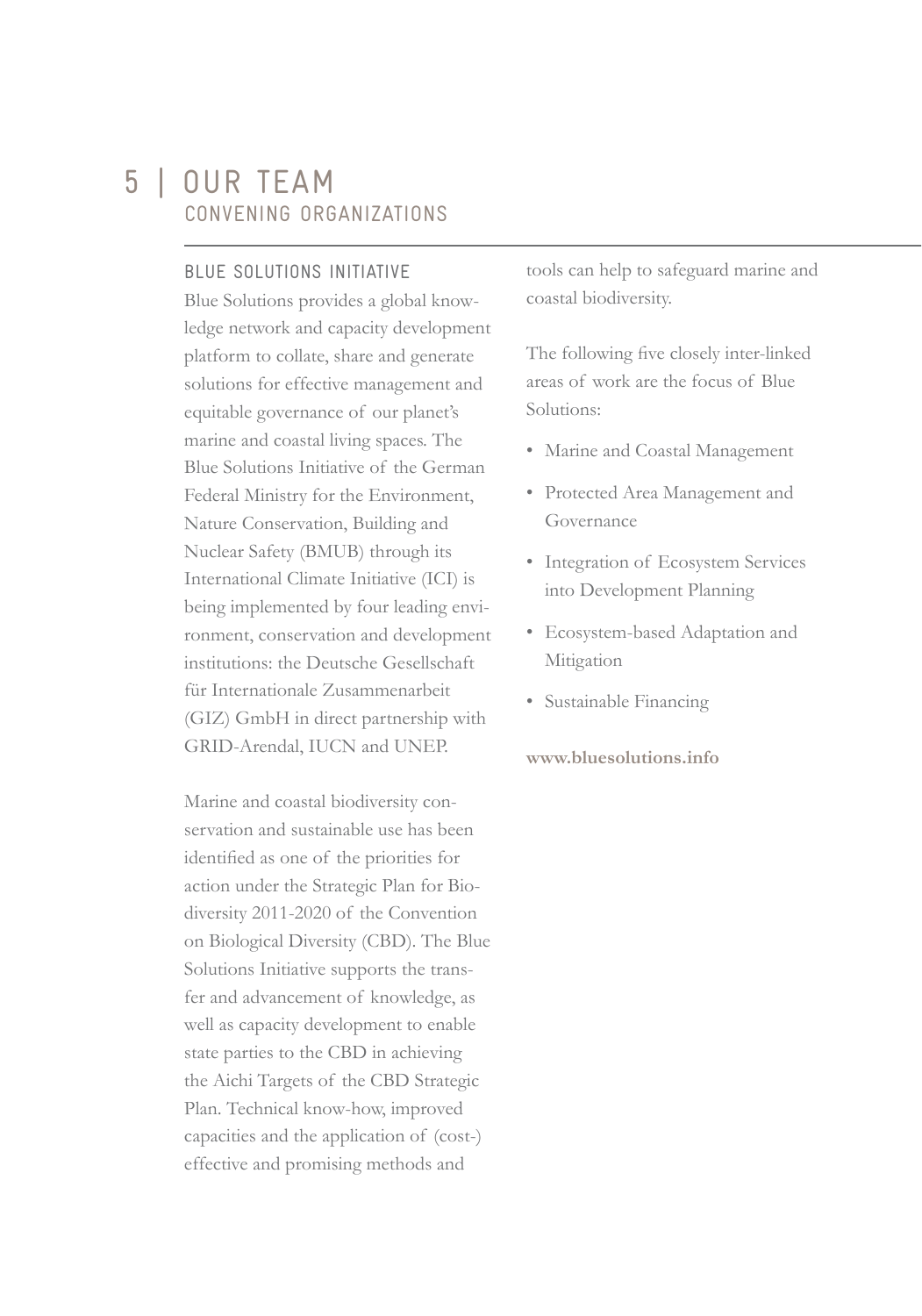### CONTACT

DAVID GRAF Deutsche Gesellschaft für Internationale Zusammenarbeit (GIZ) GmbH Global Leadership Academy Eschborn, Germany **david.graf@giz.de**

JAN KLEINE BÜNING Deutsche Gesellschaft für Internationale Zusammenarbeit (GIZ) GmbH Blue Solutions Eschborn, Germany **jan.kleine@giz.de**